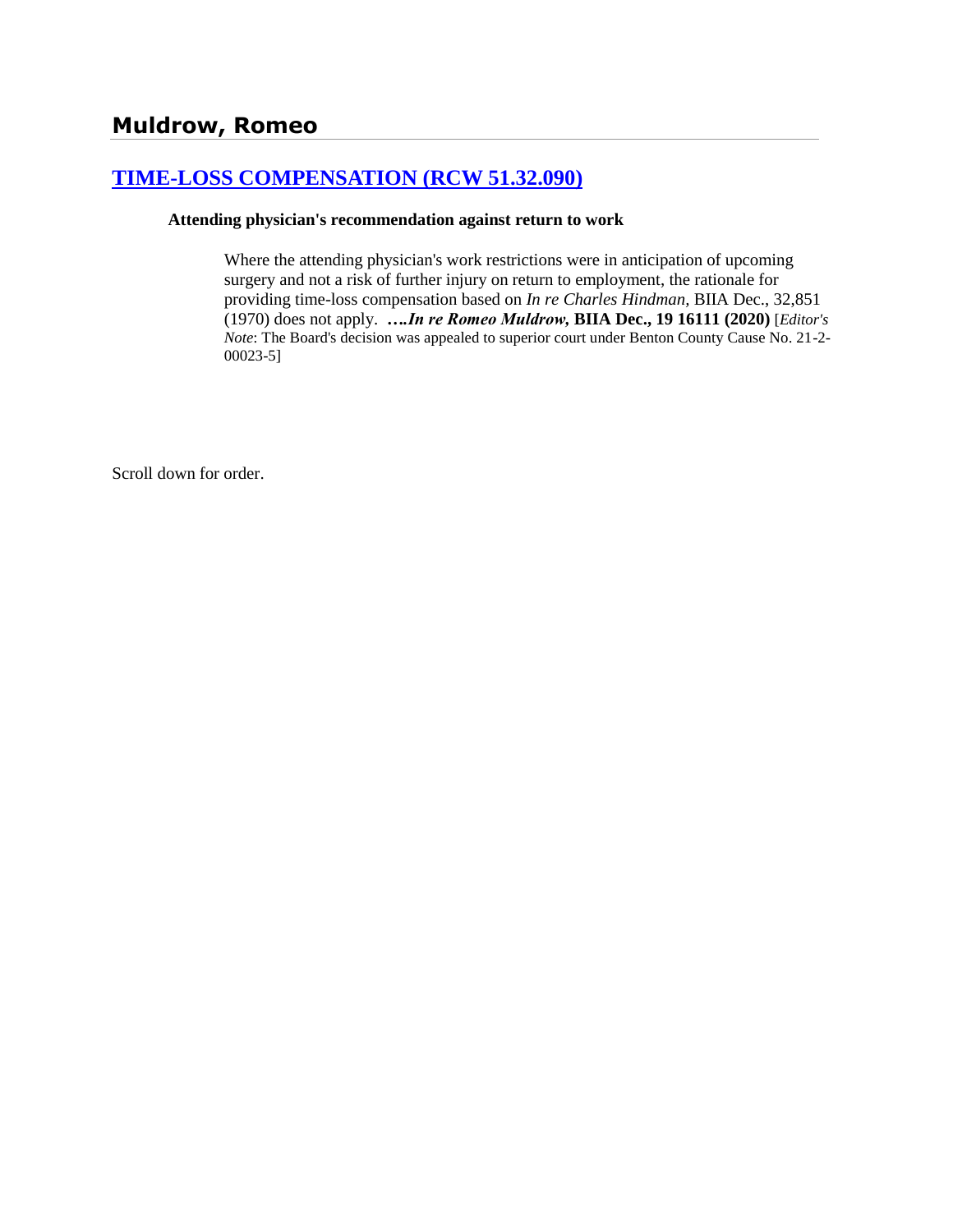#### **BEFORE THE BOARD OF INDUSTRIAL INSURANCE APPEALS STATE OF WASHINGTON**

**)**

# **CLAIM NO. AQ-88001 ) DECISION AND ORDER**

The claimant, Romeo Muldrow, appeals a Department order that denied time-loss compensation. Our industrial appeals judge affirmed the denial of time-loss compensation because the attending physician's work restrictions were based solely on an anticipated surgery that never occurred and did not establish any objective findings of physical restrictions that would prevent Mr. Muldrow from working. Although we agree with our judge's decision, we grant review to discuss the application of *In re Charles Hindman<sup>1</sup>* and its progeny to the case before us. The focus in *Hindman* was the risk of further injury on a return to employment against the advice of a treating provider. Here, Mr. Muldrow's return to work would **not** have risked further injury to his low back and he is not entitled to additional time-loss compensation benefits. We **AFFIRM** the Department order denying time-loss compensation benefits from February 5, 2019, through April 17, 2019.

#### **DISCUSSION**

Romeo Muldrow is a 33 year-old man who lives in Kennewick. He did not complete high school but earned a GED. His job as the operations manager for Sleep City required him to lift heavy mattresses and box springs and move them throughout the warehouse. Mr. Muldrow injured his low back in July 2012 when he was bending down to pick up a pallet full of mattresses. He was 25 years old at the time of injury and had never experienced low back problems prior to that. Accepted conditions under the claim included lumbar strain and lumbar spondylosis with radiculopathy. The Department closed the claim in August 2012 and Mr. Muldrow returned to his employer of injury, reporting a pain level of zero. In October 2012, Mr. Muldrow sought to reopen the claim and the Department canceled the closing order. Sleep City went out of business in October 2012 when Mr. Muldrow was performing light-duty work for them.

Mr. Muldrow treated with Janmeet Sahota, M.D., an orthopedic surgeon, and Cameron Ritchie, PA-C, a physician's assistant who works under Dr. Sahota's supervision. In May 2015, Dr. Sahota performed decompression surgery of the L5 nerve root, which provided temporary relief. About 18 months later Mr. Muldrow's symptoms returned in full force: burning; stabbing pains in the low back; a vibrating sensation down his leg; a cold, numb right leg; and a left leg that drags when he walks. Mr. Muldrow believes he has seen Dr. Sahota or PA-C Ritchie 60 to 70 times since his 2012 injury.

l

<sup>1</sup> BIIA Dec., 32,851 (1970).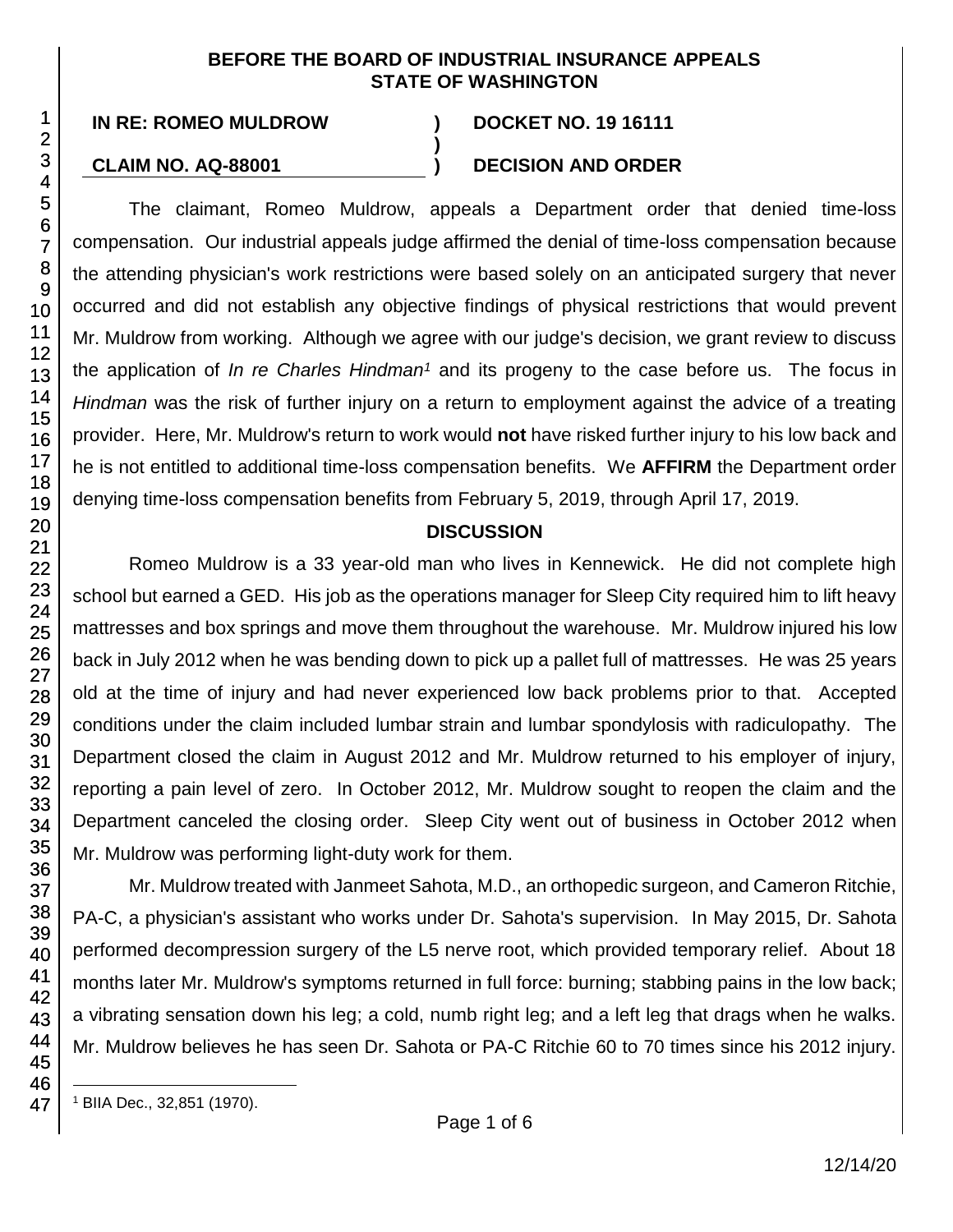However, from May 2018 to January 2019, he didn't see either PA-C Ritchie or Dr. Sahota because the Department denied authorization for these visits under the claim.

In December 2017, Mr. Muldrow completed a year-long retaining program for medical billing and coding. During this time, he continued to experience low back symptoms. After completing the training program, Mr. Muldrow looked for work for six months but was not successful.

**Cameron Ritchie, PA-C**, is the attending provider under the claim. A January 2019 MRI showed disc space narrowing and neuroforaminal narrowing at L5/S1, which weren't present in the May 2015 MRI. Dr. Sahota saw Mr. Muldrow on February 5, 2019, and recommended disc replacement and fusion surgery at L5/S1. Dr. Sahota signed an Activity Prescription Form (APF) restricting Mr. Muldrow from all work from February 5, 2019, through March 5, 2019.

Mr. Muldrow's next visit to the clinic was on May 6, 2019, and PA-C Ritchie signed an APF restricting Mr. Muldrow from all work until June 4, 2019. PA-C Ritchie explained that the work restrictions were made in anticipation of the surgery that Dr. Sahota recommended. "So, at that point, I didn't feel like it would make sense . . . for him to return to work, if he was going to proceed with a surgery at that time."<sup>2</sup> PA-C Ritchie believes that the proposed second surgery was related to the 2012 industrial injury. In November 2019, PA-C Ritchie placed the same restrictions on Mr. Muldrow as he did in May 2019, because Mr. Muldrow wanted to proceed with disc replacement surgery.

Mr. Ritchie had previously released Mr. Muldrow to the job of injury without restrictions from March 2018 to May 2018. Mr. Ritchie agreed that at that time, Mr. Muldrow could sit, stand, and keyboard on a frequent basis and approved the job of medical coder/biller.

**Dennis Byam, D.C.,** is a chiropractor who performed a panel independent medical examination with Robert Hunnicut, M.D., an orthopedic surgeon, in March 2018. Mr. Muldrow's complaints included global pain and numbness in both legs, including aching and burning; left buttock pain traveling down to the foot; right buttock pain traveling down to the knee; and numbness in his right leg from knee to foot. Dr. Byam found normal motor strength but disregarded Mr. Muldrow's assertion of complete numbness in both legs because it is not anatomically possible.

A January 2019 lumbar MRI showed "encroachment on the S1 nerve root that had moderately narrowed the bilateral root formation at L5 effacement[,]"<sup>3</sup> which Dr. Byam explained meant increased arthritis that wasn't related to the industrial injury. Dr. Byam diagnosed Mr. Muldrow with a herniated

l

Ritchie Dep. at 13.

Byam Dep. at 40.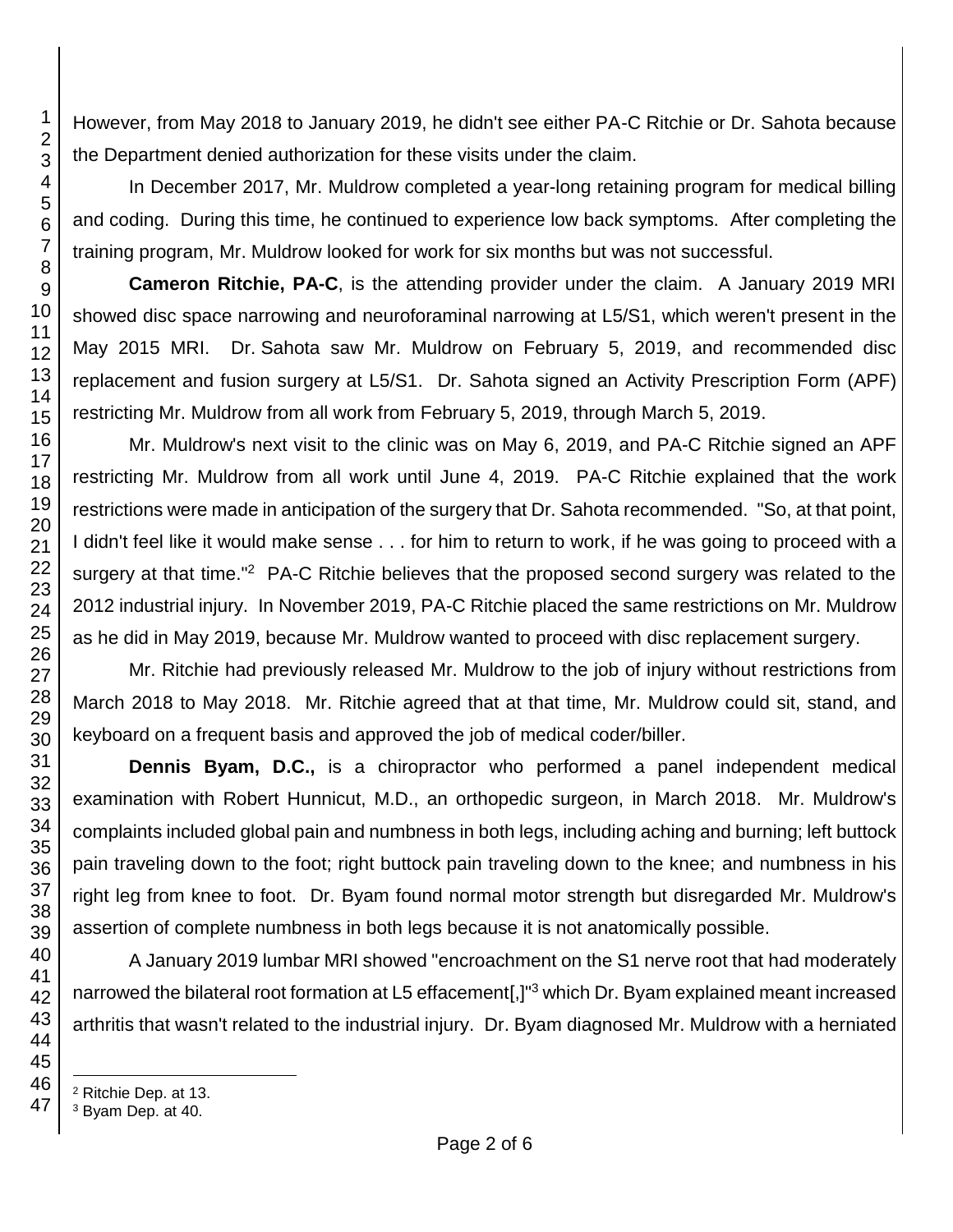disc at L5/S1 without nerve root impairment. He also stated the opinion that Mr. Muldrow could physically perform the job of medical biller/coder.

Mr. Muldrow moved for a directed verdict at the close of his case, citing *In re Stephanie Miller.*<sup>4</sup>

In his Petition for Review, Mr. Muldrow argues that he was entitled to time-loss compensation from February 5, 2019, through April 17, 2019, relying on *In re Charles Hindman<sup>5</sup>* and *In re Stephanie J. Miller.*<sup>6</sup> In *In re Charles Hindman*, the worker suffered a heart attack caused by overexertion while working as a laborer. The worker's attending physician, a general practitioner, told him not to return to work in order to prevent further injury to his heart. Two other physicians who specialized in cardiology stated the opinion that there was no clinical contraindication for the claimant's return to work. We found the opinions of the specialist doctors to be more probative with respect to the effect of the cardiac condition on the claimant's ability to work. Nevertheless, we held in favor of the worker, reasoning that the patient could not be expected to know whether the advice of the doctor was based on valid medical considerations or not.

In *In re Stephanie J. Miller*, the attending physician had treated the claimant continuously for eight years. That doctor maintained that the worker could not return to the job of injury but could work full-time if several restrictions were observed (that is, lifting, carrying, pulling, reaching, etc.). We stated:

We have long held that a worker is entitled to rely on his or her attending physician's work restrictions and recommendations. *See In re Charles Hindman,* BIIA Dec., 32,851 (1970), where we noted that it would be foolhardy for an injured worker to ignore his or her physician's advice.<sup>7</sup>

Under the reasoning set forth in *Hindman*, we have consistently approved the payment of time-loss compensation or loss of earning power benefits when the worker's attending physician certifies eligibility for time-loss benefits and then later determines in hindsight that the certification was in error.<sup>8</sup>

l

Dckt. No. 10 21042 (April 17, 2012).

BIIA Dec, 32,851 (1970).

Dckt. No. 10 21042 (April 17, 2012).

Miller at 3.

 *See, for example, In re Betty J. Macomber*, Dckt. No. 00 11890 (August 7, 2001); *In re Toni O'dell*, Dckt. No. 02 17309 (November 24, 2003). ("[T]he claimant not only has a right, but a duty, to rely on the advice of an attending physician about a return to work."); *In re Cecila L. Scott*, Dckt No. 05 16135 (March 19, 2007); *In re Stephanie J. Miller*, Dckt. No. 10 21042 (April 17, 2012); *In re Lisa L. Bizzell,* Dckt. No. 09 15610 (September 8, 2010); *In re James Mullins*, Dckt. No. 10 11369 (May 11, 2011); *In re Augusta Lorenzo,* Dckt. No. 12 11151 (May 13, 2013); *In re Linda Smiley*, Dckt. No. 16 10197 (October 24, 2017).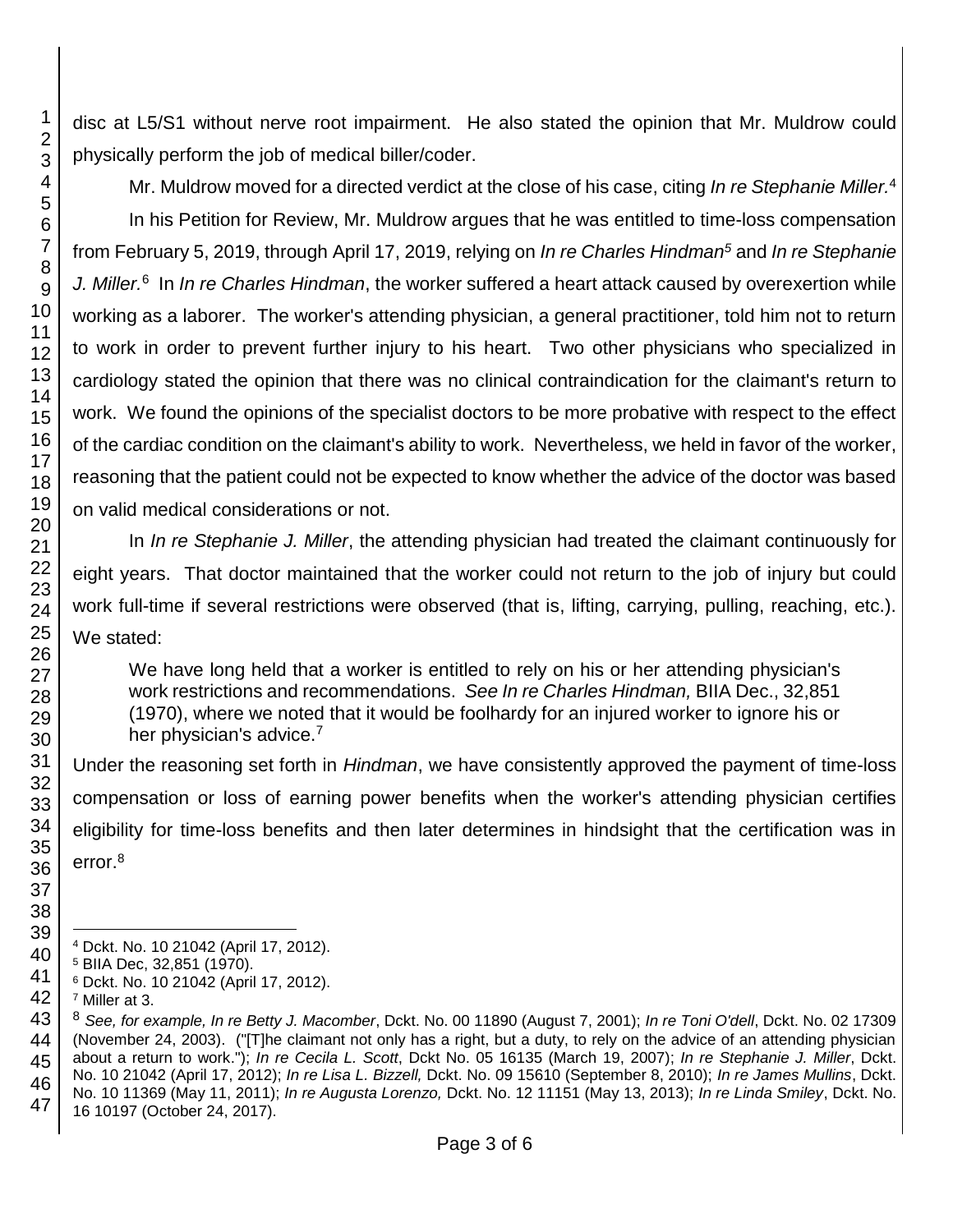The Board has also distinguished *Hindman* from cases where the worker chose to discontinue a light-duty job, stating that the "focus in *Hindman* was on the claimant's risk of further injury had he returned to employment against the advice of his doctor." 9 In *In re Mitchell D. Calvo*, <sup>10</sup> the worker argued that even if his doctor was wrong about his inability to work, he is entitled to the time-loss compensation benefits because he relied that doctor's restrictions. In that case, the worker's doctor conceded that the claimant would not further injure himself by working. The Board explained that "our holding in *Hindman* [is not] meant to prevent a worker from performing work when there is no risk of further injury to the worker."<sup>11</sup> Because the claimant in *Calvo* was not at risk of further injury in returning to work, he was not entitled to time-loss compensation benefits based on his reliance on his treating provider's restrictions.

Applying these decisions to the facts of the instant case results in a denial of time-loss compensation benefits to Mr. Muldrow. The focus in *Hindman* was the **worker's risk of further injury on a return to employment against the advice of a treating provider**. Here, PA-C Ritchie and Dr. Sahota restricted Mr. Muldrow from all work, solely in anticipation of his upcoming surgery. Had it not been for this proposed surgery, they would have released him to work. Indeed, PA-C Ritchie had released Mr. Muldrow to work with no restrictions prior to the February 2019 APF. There is no information in the record as to why this surgery never took place, and we can only speculate as to the reasons. Here, Mr. Muldrow's return to work would **not** have risked further injury to his low back because the only reason the attending provider placed those work restrictions was the impending surgery. Mr. Muldrow is not entitled to time-loss compensation from February 5, 2019, through April 17, 2019.

#### **DECISION**

In Docket No. 19 16111, the claimant, Romeo Muldrow, filed an appeal with the Board of Industrial Insurance Appeals on May 16, 2019, from an order of the Department of Labor and Industries dated April 18, 2019. In this order, the Department denied time-loss compensation from February 5, 2019, through April 17, 2019. This order is correct, and is **AFFIRMED**.

 

*In re Teresa H. Terrien*, Dckt No. 10 17216 (February 14, 2012).

Dckt. No. 18 12892 (Sept. 18, 2019).

Calvo at 3.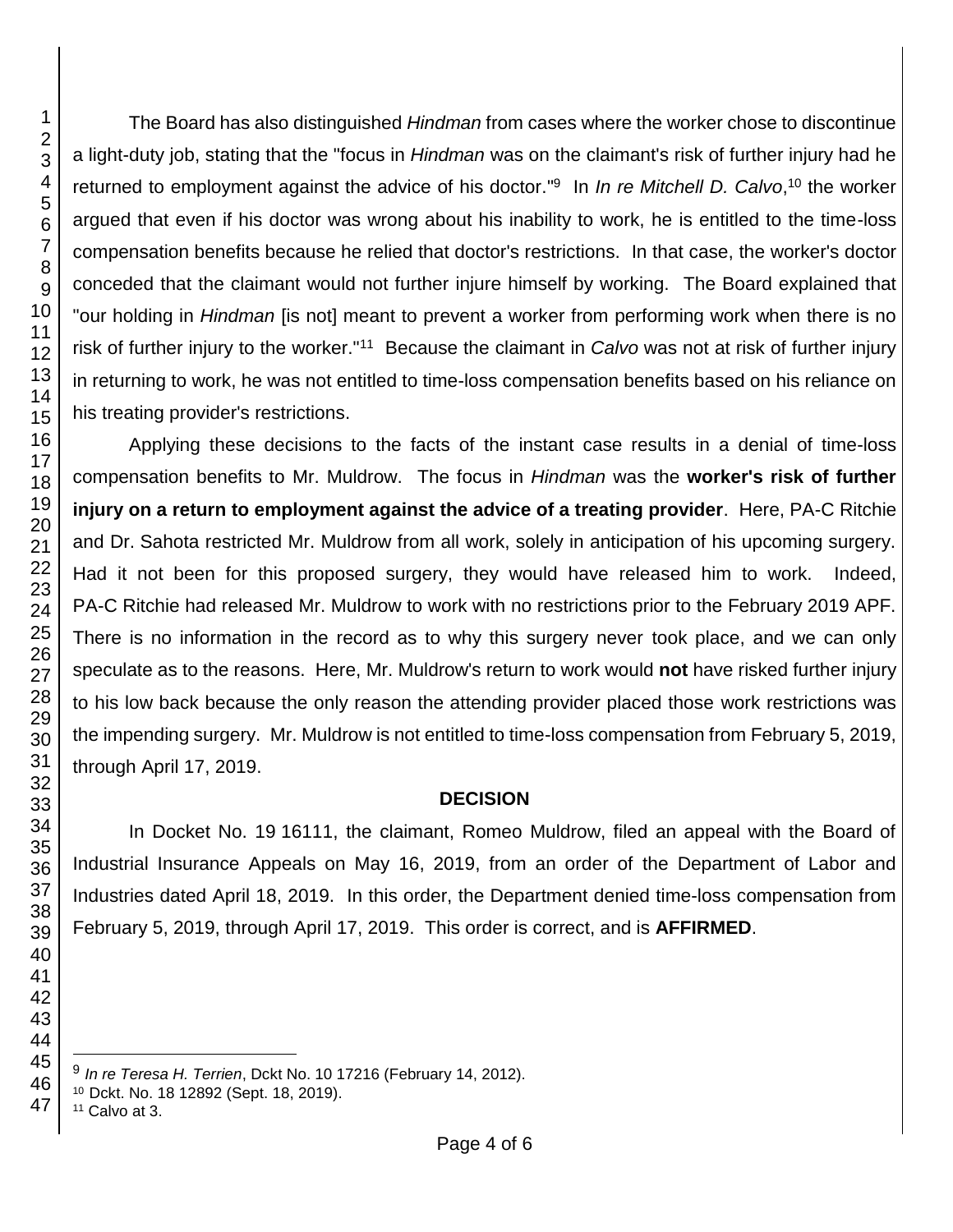#### **FINDINGS OF FACT**

- 1. On August 6, 2019, an industrial appeals judge certified that the parties agreed to include the Jurisdictional History in the Board record solely for jurisdictional purposes.
- 2. Romeo Muldrow is a 33-year-old man with a GED, and was the operations manager for Sleep City. He also has training in medical billing and coding.
- 3. Mr. Muldrow sustained an industrial injury to his low back on July 14, 2012, when he bent down to pick up a pallet of mattresses. Accepted conditions under the claim include lumbar strain and lumbar spondylosis with radiculopathy.
- 4. From February 5, 2019, through April 17, 2019, Mr. Muldrow was able to sit and stand frequently, keyboard frequently, and work with his wrists frequently.
- 5. Mr. Muldrow was able to perform and obtain gainful employment on a reasonably continuous basis from February 5, 2019, through April 17, 2019.

### **CONCLUSIONS OF LAW**

- 1. The Board of Industrial Insurance Appeals has jurisdiction over the parties and subject matter in this appeal.
- 2. Romeo Muldrow was not a temporarily and totally disabled within the meaning of RCW 51.32.090 from February 5, 2019, through April 17, 2019.
- 3. The Department order dated April 18, 2019, is correct and is affirmed.

Dated: December 14, 2020.

BOARD OF INDUSTRIAL INSURANCE APPEALS

BOARD OF INDUSTRIAL INSURAM<br>LINDA L. WILLIAMS, Chairperson<br>JACK S. ENG, Member

 $\boldsymbol{\kappa}$  S. ENG, Member